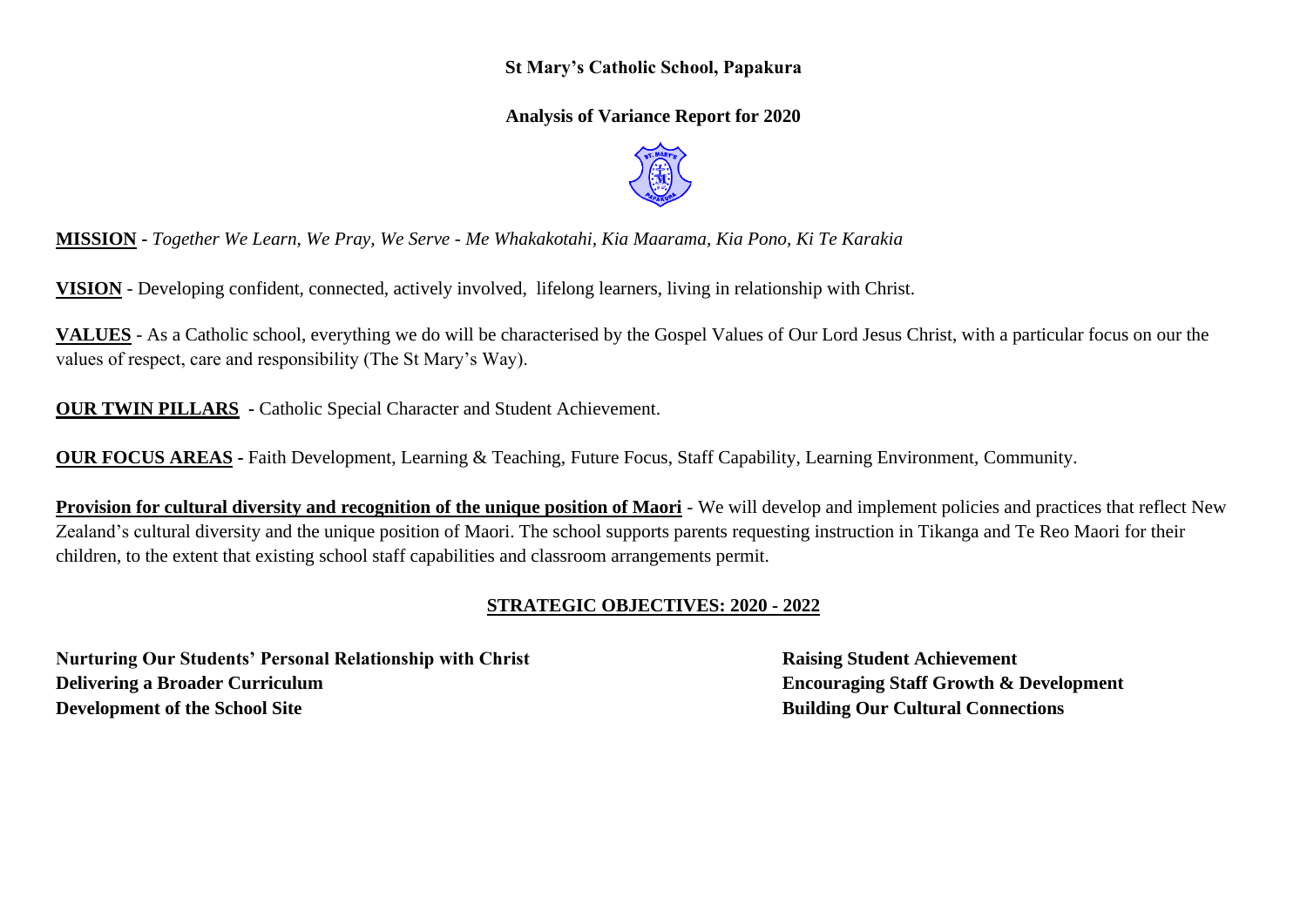| 2020 Annual Plan - Variance Report                                                                                                |                                                                                                                                      |                                                                                                                                                                                                                                                                                                                                                                                                                                                                                                                                                         |                                                                                                                                             |  |  |  |  |  |  |
|-----------------------------------------------------------------------------------------------------------------------------------|--------------------------------------------------------------------------------------------------------------------------------------|---------------------------------------------------------------------------------------------------------------------------------------------------------------------------------------------------------------------------------------------------------------------------------------------------------------------------------------------------------------------------------------------------------------------------------------------------------------------------------------------------------------------------------------------------------|---------------------------------------------------------------------------------------------------------------------------------------------|--|--|--|--|--|--|
| <b>Item</b>                                                                                                                       | <b>Desired Outcome</b>                                                                                                               | <b>Actual Outcome</b>                                                                                                                                                                                                                                                                                                                                                                                                                                                                                                                                   | <b>Comment/Future Actions</b>                                                                                                               |  |  |  |  |  |  |
|                                                                                                                                   | <b>Nurturing Our Students' Personal Relationship with Christ</b>                                                                     |                                                                                                                                                                                                                                                                                                                                                                                                                                                                                                                                                         |                                                                                                                                             |  |  |  |  |  |  |
| Provide visual signs of our Catholic<br>Character in school environment                                                           | There are visible Catholic signs and<br>symbols evident in the school<br>environment                                                 | Significantly achieved.<br>4 Prayer Gardens established.<br><b>Administration Foyer reflects</b><br>Catholic character through<br>multicultural Catholic displays<br>Hall Foyer and entrance reflects<br>Catholic Character through<br>multicultural Catholic displays<br>Each classroom displays school<br>scripture and a clear prayer focus<br>Stations of the Cross set up along<br>school driveway entrance<br>School patrons mural boards<br>displayed along main driveway<br>Gospel values displayed in mural on<br>administration corridor wall | Further development planned within school<br>grounds eg. patrons displays in hall -<br>banners along ceiling                                |  |  |  |  |  |  |
| Support the faith formation of staff<br>RE paper $(2nd$ semester)<br>New Teachers - Teachers<br>New to Catholic Schools<br>Course | Staff's faith is nourished and RE<br>curriculum knowledge developed<br>through the provision of targeted<br>professional development | Teachers new to Catholic schools -<br>completed RE Paper<br>Second semester paper not<br>completed due to pressures from<br>COVID-19 school closures and<br>deaths of 2 students                                                                                                                                                                                                                                                                                                                                                                        | 2 papers planned for 2021 - TH501 (What<br>Catholics Believe) in semester 1 and SC501<br>(Understanding the Old Testament) in<br>semester 2 |  |  |  |  |  |  |
| Invite families of $5.2 - 5.4$ students<br>to enrol for the sacramental<br>programme.                                             | 5.2 - 5.4 preference students are<br>offered opportunities to receive<br>sacraments of initiation.                                   | 5 students were baptised and<br>confirmed in 2020                                                                                                                                                                                                                                                                                                                                                                                                                                                                                                       | To continue in 2021                                                                                                                         |  |  |  |  |  |  |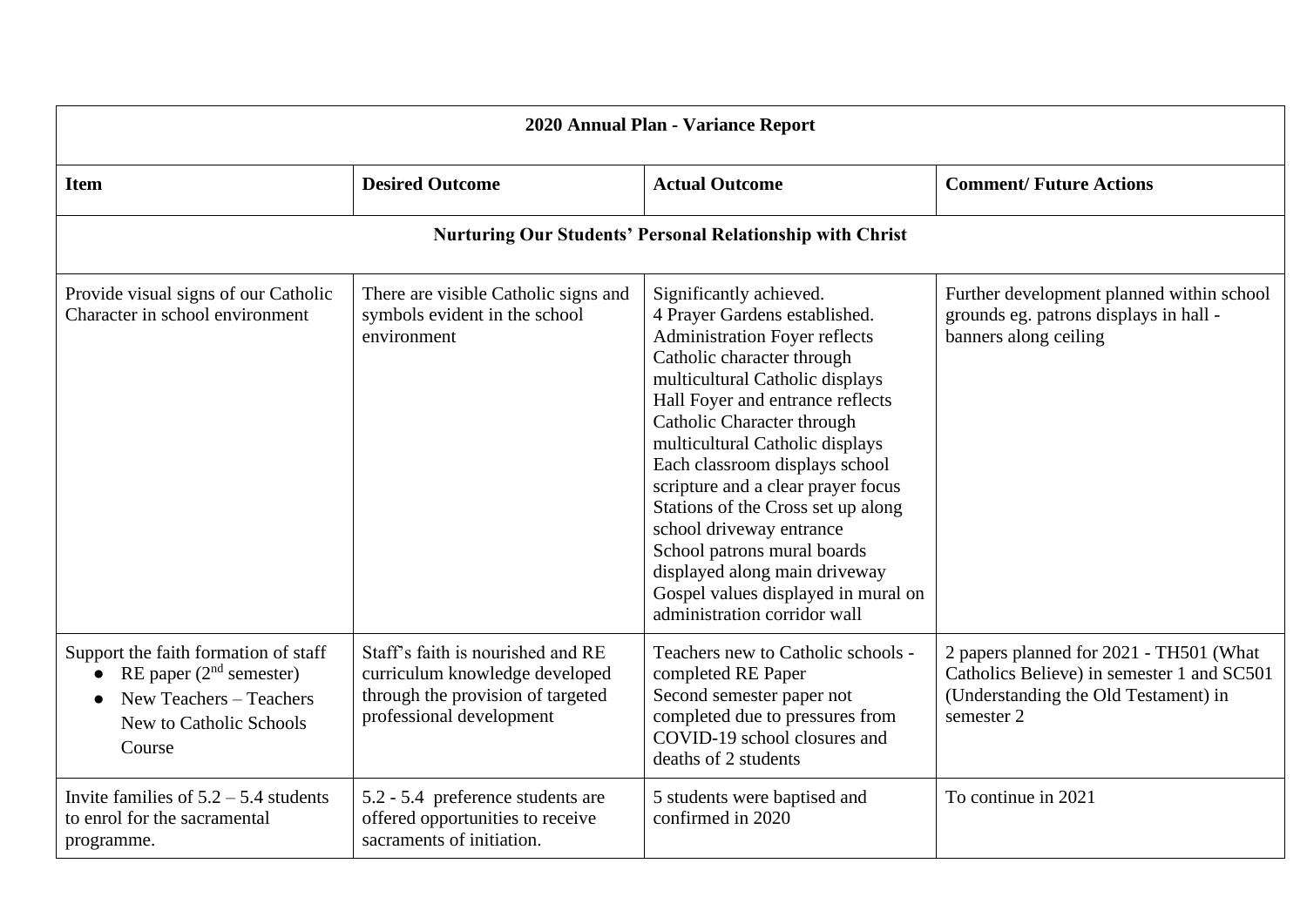| Review school processes for<br>informing parents/caregivers about<br>RE programme delivery                          | Parents are informed about RE<br>programme content and delivery.                              | This item was not achieved due to<br>time constraints related to COVID-<br>19 school closure.                                                                                                                          | Planned for 2021 school year eg Prayer<br>Packs for each family; parent meeting to<br>discuss RE delivery |  |
|---------------------------------------------------------------------------------------------------------------------|-----------------------------------------------------------------------------------------------|------------------------------------------------------------------------------------------------------------------------------------------------------------------------------------------------------------------------|-----------------------------------------------------------------------------------------------------------|--|
| <b>Catholic Special Character Annual</b><br>Self-Review - Dimension 3 -<br><b>Christian Witness</b>                 | The school's Catholic Special<br>Character will be reviewed and<br>reported on to the Bishop. | Due to the impact of COVID-19,<br>only Part B of the Report required<br>by the Bishop for 2020. This has<br>been completed and submitted by<br>the deadline.<br>Parts A,C,D are required by the end<br>of Term 2 2021. |                                                                                                           |  |
|                                                                                                                     |                                                                                               | <b>Raising Student Achievement</b>                                                                                                                                                                                     |                                                                                                           |  |
| Reading Targets - % Students<br>at/above Curriculum Expectations<br>(Targets set on the basis of 2019)<br>EOY data) | Maori - 90% at/above CE, from<br>92% in 2019                                                  | Maori - 96% at/above CE                                                                                                                                                                                                | <b>Proposed Reading Targets</b><br>Maori - 95% at/above CE from 96% in<br>2020                            |  |
|                                                                                                                     | Pasifika - 90% at/above CE, from<br>84% in 2019                                               | Pasifika - 83% at/above CE                                                                                                                                                                                             | Pasifika - 85% at/above CE from 83% in<br>2020                                                            |  |
|                                                                                                                     | ALL - 90% at/above CE, from 89%<br>in 2019                                                    | ALL - 87% at/above CE                                                                                                                                                                                                  | ALL - 90% at/above CE from 87% in 2020                                                                    |  |
| Writing Targets - % Students<br>at/above Curriculum Expectations<br>(Targets set on the basis of 2019<br>EOY data)  | Maori - 90% at/above CE, from<br>88% in 2019                                                  | Maori - 94% at/above CE                                                                                                                                                                                                | <b>Proposed Writing Targets</b><br>Maori - 95% at/above CE from 94% in<br>2020                            |  |
|                                                                                                                     | Pasifika - 80% at/above CE, from<br>72% in 2019                                               | Pasifika - 76% at/above CE                                                                                                                                                                                             | Pasifika - 80% at/above CE from 76% in<br>2020                                                            |  |
|                                                                                                                     | ALL - 85% at/above CE, from 78%<br>in 2019                                                    | ALL - 81% at/above CE                                                                                                                                                                                                  | ALL - 85% at/above CE from 81% in 2020                                                                    |  |
| Mathematics Targets - % Students<br>at/above Curriculum Expectations<br>(Targets set on the basis of 2019)          | Maori - 90% at/above CE, from<br>88% in 2019                                                  | Maori - 85% at/above CE                                                                                                                                                                                                | <b>Proposed Maths Targets</b><br>Maori - 90% at/above CE from 85% in<br>2020                              |  |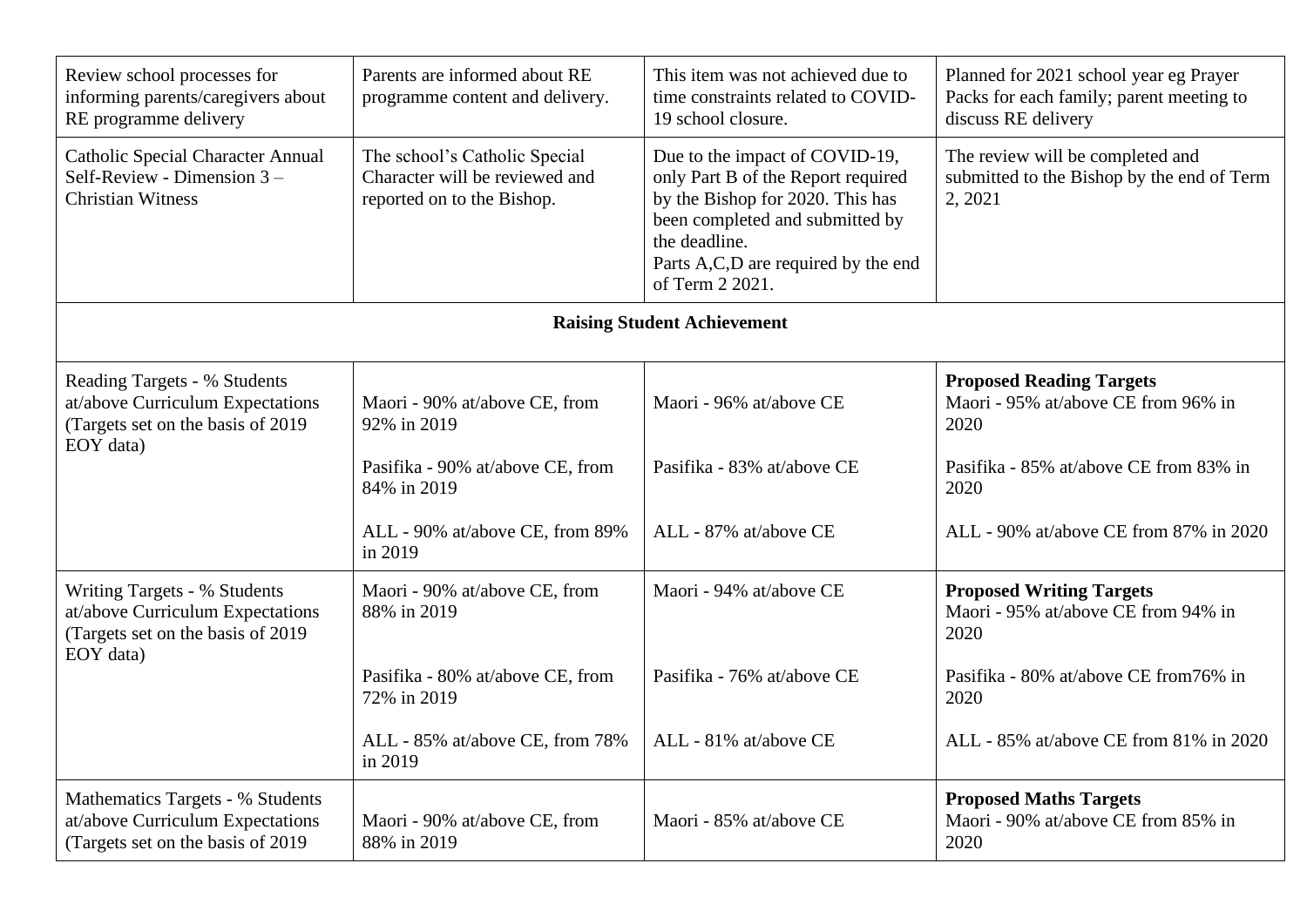| EOY data)                                                                                                                                                                        | Pasifika - 80% at/above CE, from<br>76% in 2019<br>ALL - 90% at/above CE, from 84%<br>in 2019                                                                                                                 | Pasifika - 78% at/above CE<br>ALL - 84% at/above CE                                                                                                                                                                                 | Pasifika - 80% at/above CE from 78% in<br>2020<br>ALL - 90% at/above CE from 84% in 2020<br>DMIC Maths PLD scheduled to begin in<br>2020                                                    |
|----------------------------------------------------------------------------------------------------------------------------------------------------------------------------------|---------------------------------------------------------------------------------------------------------------------------------------------------------------------------------------------------------------|-------------------------------------------------------------------------------------------------------------------------------------------------------------------------------------------------------------------------------------|---------------------------------------------------------------------------------------------------------------------------------------------------------------------------------------------|
| <b>Education Review Office external</b><br>review scheduled in 2020                                                                                                              | The school receives external<br>feedback on its current provision<br>and future direction                                                                                                                     | Due to COVID-19 restrictions, the<br>ERO Office did not conduct our<br>review.<br>Principal and Board Chair<br>interviewed about impact and<br>actions during COVID lockdown.                                                       | Awaiting notice of another review schedule.<br>Internal review to continue.                                                                                                                 |
| Implement new 4 teaching team<br>structure<br>Bethlehem (Yr1 $& 2$<br>$\bullet$<br>Nazareth (Yr 3 & 4<br>$\bullet$<br>Jerusalem (Yr 5 & 6)<br>$\bullet$<br>Emmaus ( $Yr 7 & 8$ ) | The school delivers the curriculum<br>through its four new teams.<br>Teachers work collaboratively to<br>raise student achievement in a<br>manner consistent with the school's<br>Catholic Special Character. | Four teams now well established<br>and functioning with ILE pedagogy<br>and teacher collaboration in place.<br>High expectations of team<br>collaboration from leadership, based<br>on Catholic/ Gospel values and<br>expectations. | Due to roll drop and high numbers in the<br>Year 5&6 team, with very low numbers in<br>the Year 7&8 team, the team structure will<br>be reviewed after the 1 March Roll return.             |
| Review staffing allocation $- AP$ , 4<br>teams                                                                                                                                   | The Board reviews the effectiveness<br>of the new school structure and the<br>impact on student achievement and<br>school finances of maintaining a<br>non-teaching Assistant Principal<br>role.              | AP role was not filled for 2020.<br>Acting principal and acting DP<br>managed the workload.                                                                                                                                         | A teaching AP position will be considered<br>after the 1 March Roll Return. This might<br>be offered as a temporary role for 2021<br>until clarity around our roll has been<br>established. |
|                                                                                                                                                                                  |                                                                                                                                                                                                               | <b>Delivering a Broader Curriculum</b>                                                                                                                                                                                              |                                                                                                                                                                                             |
| <b>Digital Technology Strand</b><br>implementation                                                                                                                               | The school is ready to deliver the<br>digital technology curriculum by<br>2020                                                                                                                                | The school delivered the digital<br>technology curriculum with a focus<br>on Developing Digital Outcomes<br>and computational Thinking strands                                                                                      | Item achieved.                                                                                                                                                                              |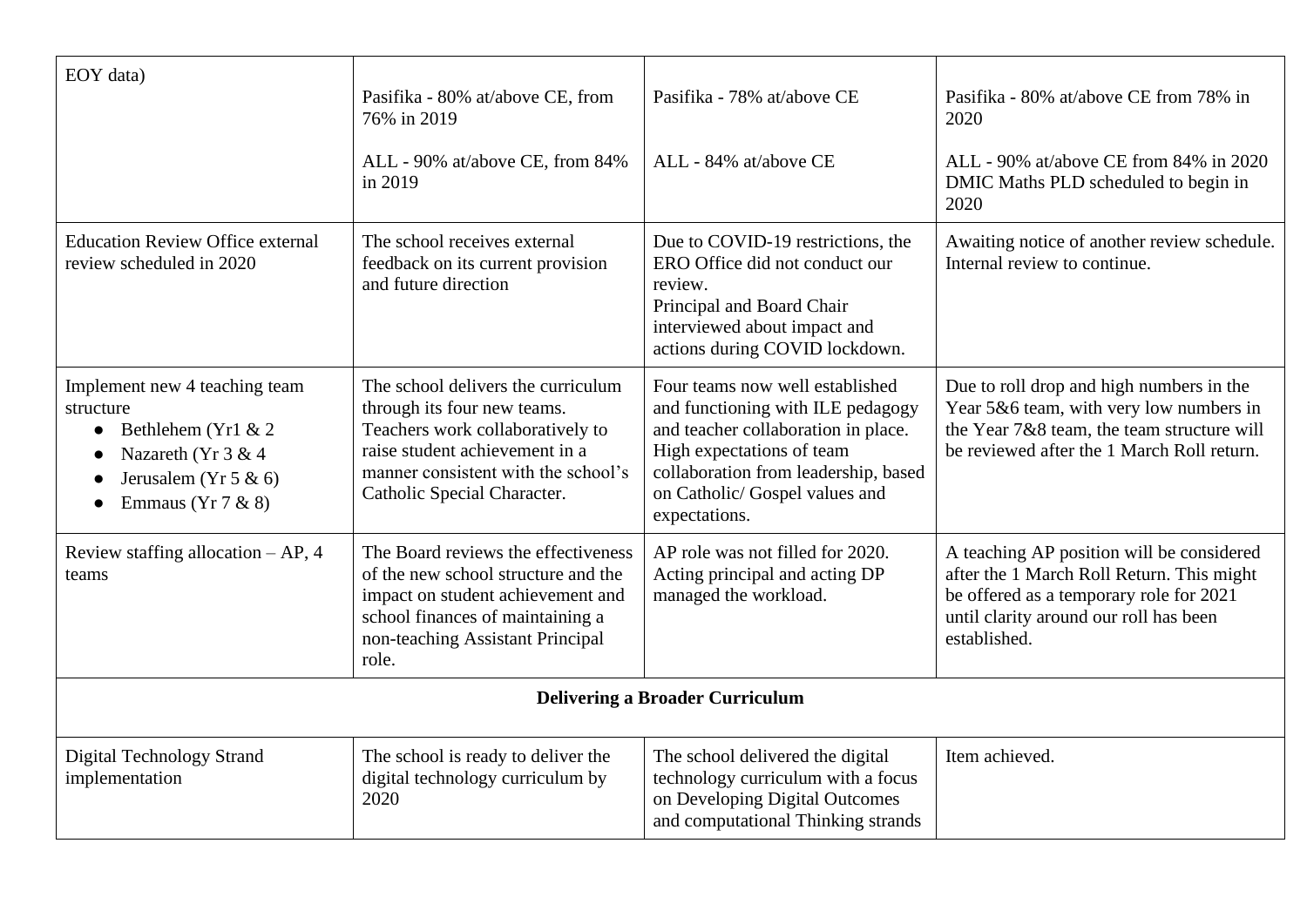| Additional curriculum focus reports<br>- Science, Technology     | The Board receive a broader range<br>of feedback on delivery of the<br>curriculum.                                                         | The board received curriculum<br>reports in science, digital<br>technology, maths and Physical<br>Education/Health Education.<br>Formal reporting to parents included<br>reporting student progress and<br>achievement across the range of the<br>curriculum.                                                                                                                                                                                                                               | We will continue to develop our reporting<br>structure and format.<br>Curriculum Reports will continue to be<br>presented to the Board as part of the Board<br>Meeting agenda. |
|------------------------------------------------------------------|--------------------------------------------------------------------------------------------------------------------------------------------|---------------------------------------------------------------------------------------------------------------------------------------------------------------------------------------------------------------------------------------------------------------------------------------------------------------------------------------------------------------------------------------------------------------------------------------------------------------------------------------------|--------------------------------------------------------------------------------------------------------------------------------------------------------------------------------|
| <b>Review Physical Education</b><br>curriculum delivery          | The school gives a more balanced<br>PE programme, more aligned to the<br>curriculum demands than is possible                               | The parent community were<br>surveyed for feedback on the<br>delivery and content of our Physical<br>and Health Education programme.<br>P.E/Health has been timetabled and<br>teachers are expected to teach the<br>curriculum covering achievement<br>objectives in the NZC, as integrated<br>with our local concept-based<br>curriculum.<br>In order to support staff capability,<br>community/local agency support has<br>been engaged to delivery P.E skills<br>programmes to students. | This item will continue to be monitored<br>through 2021 and reviewed annually, with a<br>report delivered to the board.                                                        |
| Ensure sports programme alignment<br>with interschool programmes | There is a logical progression in<br>sports programme - School Events,<br>North Counties, Zone, Auckland<br>Champs for major school events | Our Sports programme has been<br>aligned with the North Counties,<br>Zone, Auckland Champssports<br>calendar, to enable better<br>participation of our students.                                                                                                                                                                                                                                                                                                                            | This item is achieved and will be reviewed<br>annually for its effectiveness                                                                                                   |
|                                                                  |                                                                                                                                            | <b>Encouraging Staff Growth &amp; Development</b>                                                                                                                                                                                                                                                                                                                                                                                                                                           |                                                                                                                                                                                |
| Building our staff culture after<br>generational change          | The school staff develop a cohesive<br>feel, a shared understanding of the<br>charism, ethos and values of the                             | 2020 presented many opportunities<br>to test our staff resilience and bonds<br>as a team eg. the death of two                                                                                                                                                                                                                                                                                                                                                                               | A focus on wellbeing will continue and<br>leadership will continue to prioritise<br>connectivity and collaboration between                                                     |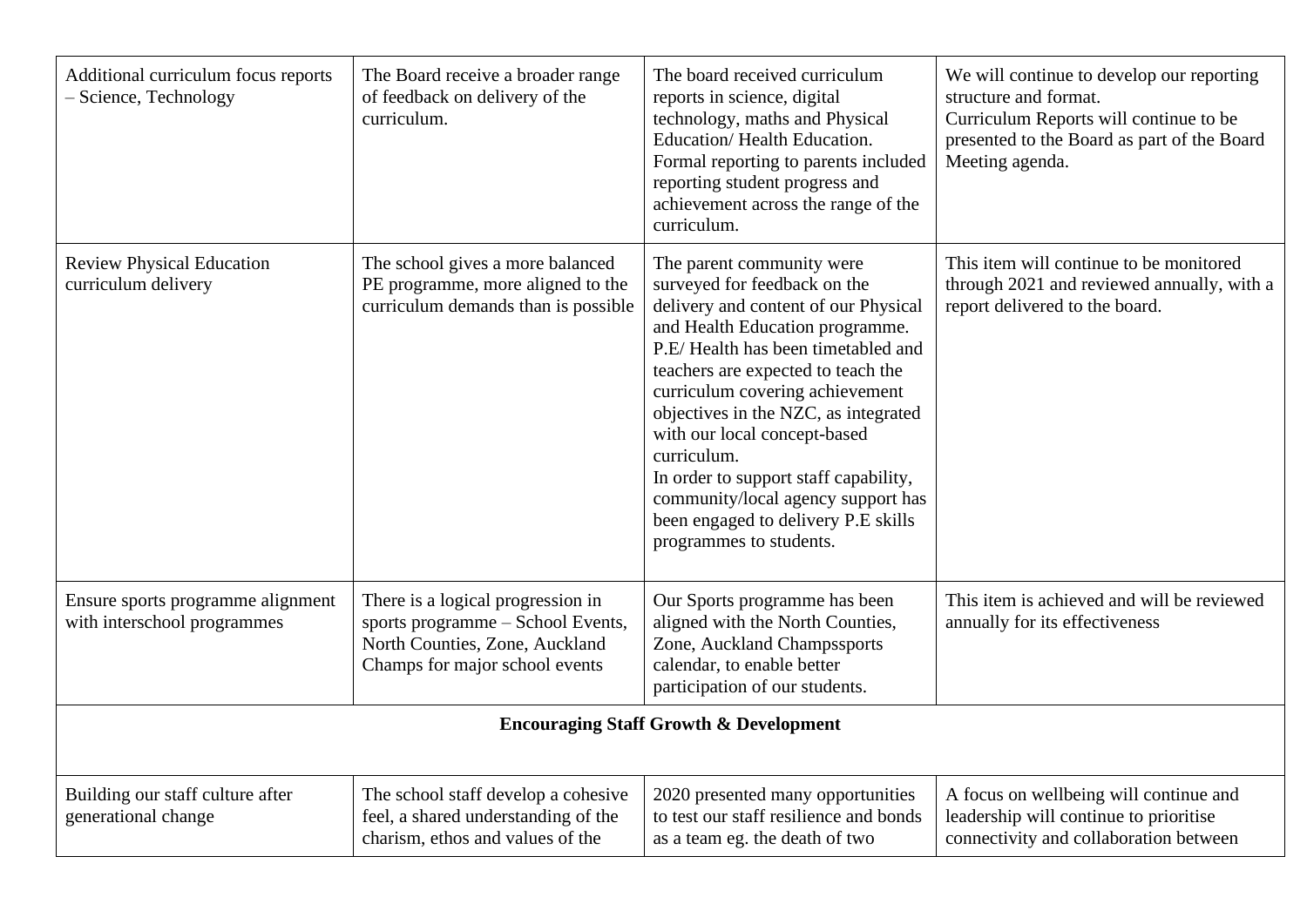|                                                             | school, its parish and community<br>relationships and our commitment<br>to the twin pillars of Catholic<br>Special Character and student<br>achievement.                                    | students and the impact of lockdown<br>Staff bonds are strong, with an<br>effective level of unity and<br>collaboration which is largely<br>underpinned by our shared faith and<br>Catholic character.<br>The board has supported this<br>through special resourcing to<br>support staff wellbeing                                                                                                                                                                                           | staff.                                                                                                                                                                                                                                                                                             |
|-------------------------------------------------------------|---------------------------------------------------------------------------------------------------------------------------------------------------------------------------------------------|----------------------------------------------------------------------------------------------------------------------------------------------------------------------------------------------------------------------------------------------------------------------------------------------------------------------------------------------------------------------------------------------------------------------------------------------------------------------------------------------|----------------------------------------------------------------------------------------------------------------------------------------------------------------------------------------------------------------------------------------------------------------------------------------------------|
| Leadership training -Principal, SMT,<br><b>Team Leaders</b> | Leadership capability is enhanced<br>through targeted professional<br>development.                                                                                                          | Acting principal supported via the<br>Ministry of Education, Beginning<br>Principals professional development<br>- 2 yr programme (Evaluation<br>Associates).<br>Acting DP supported by Acting<br>Principal and Appraisal programme.<br>Board provided high level support<br>for the leadership team.<br>Principals of Kahui Ako (SACSC/KA)<br>provided invaluable support for<br>acting principal.<br>Both acting principal and acting DP<br>now appointed permanently into<br>these roles. | These support structures will continue into<br>2021.<br>Further networking through professional<br>groups will be pursued.                                                                                                                                                                         |
| Digital Technology strand delivery                          | Staff are supported to deliver the<br>digital technology strand of the<br>Technology curriculum in 2020.<br>The school's curriculum includes<br>provision for delivery of the DT<br>Strand. | Teachers have participated and<br>engaged well in PLD provided<br>through the Kahui Ako and the<br>Ministry provision. Our Digital<br>Technology curriculum provision is<br>established and consistently<br>reviewed for impact. The board has<br>budgeted to support this<br>development.                                                                                                                                                                                                   | We will continue to develop staff capability<br>and resourcing in this curriculum area. We<br>will further develop the integration of this<br>curriculum area into our local curriculum<br>delivery and we will continue to track the<br>coverage of the Progress outcomes for each<br>year level. |
| Collaborative teaching practice and<br>effective teams      | Teachers are supported in<br>developing their skills in working                                                                                                                             | Leadership continued to support<br>staff to develop collaborative                                                                                                                                                                                                                                                                                                                                                                                                                            | Leadership will continue to monitor and<br>review collaborative practices to ensure                                                                                                                                                                                                                |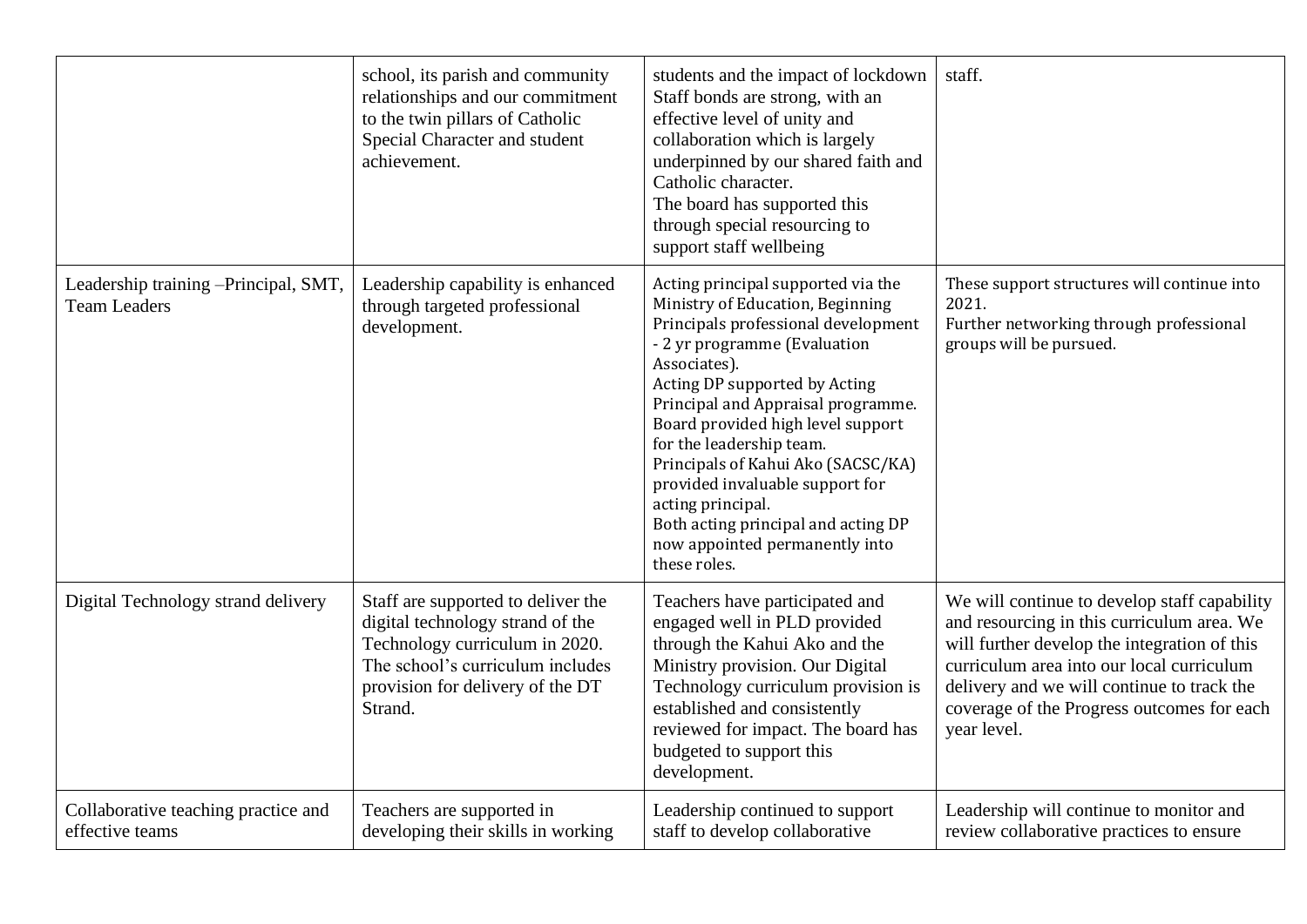|                                                                                                                        | collaboratively in support of the<br>students in their Teams.                                                                                                       | practices in teams. Teams are now<br>beginning to consolidate their<br>planning, delivery and assessment<br>practices in a much more<br>collaborative way.                                                                                                                                                                         | consolidation                                                                                                                   |  |  |  |  |  |
|------------------------------------------------------------------------------------------------------------------------|---------------------------------------------------------------------------------------------------------------------------------------------------------------------|------------------------------------------------------------------------------------------------------------------------------------------------------------------------------------------------------------------------------------------------------------------------------------------------------------------------------------|---------------------------------------------------------------------------------------------------------------------------------|--|--|--|--|--|
| <b>Development of the School Site</b>                                                                                  |                                                                                                                                                                     |                                                                                                                                                                                                                                                                                                                                    |                                                                                                                                 |  |  |  |  |  |
| Room 15 – 19 ILE Development –<br>Diocesan approval, consents,<br>fundraising, contract management,<br>implementation. | The Board obtains approval to<br>develop ILE spaces in Room 15 - 19<br>on the basis of architectural<br>drawings and costings.<br>Building work under way in 2020.  | Approval obtained from Diocese at<br>school's cost.<br>Architectural drawings updated.<br>Due to the impact of COVID-19, the<br>board was unable to start the next<br>phase of the project. Availability of<br>funds was impacted by the<br>cancellation of our school gaga day,<br>due to COVID-19 restrictions and<br>lockdowns. | Building work now planned for the end of<br>2022/ beginning of 2023.                                                            |  |  |  |  |  |
| Review Master Plan - Develop next<br>stages                                                                            | The school's plans for long term site<br>development reflect the Board's<br>vision for the school                                                                   | Many items on the master plan were<br>completed/actioned in 2020.<br>Review did not take place.                                                                                                                                                                                                                                    | Master Plan to be reviewed in 2021 and<br>timeline goals set for further actions                                                |  |  |  |  |  |
|                                                                                                                        |                                                                                                                                                                     | <b>Building Our Cultural Connections</b>                                                                                                                                                                                                                                                                                           |                                                                                                                                 |  |  |  |  |  |
| <b>BOT/Staff Treaty training</b>                                                                                       | Staff and BOT are aware of their<br>Treaty obligations                                                                                                              | Treaty Training delivered to staff<br>and board.                                                                                                                                                                                                                                                                                   | BoT training opportunities to be sought for<br>2021                                                                             |  |  |  |  |  |
| Making Pacific cultures more visibly<br>present in environment                                                         | Visible signs and symbols of Pacific<br>cultures are evident in the school,<br>creating a more welcoming<br>environment for Pacific students<br>and their families. | This item was not fully achieved in<br>2020. Inquiries made, but still much<br>work to be done.                                                                                                                                                                                                                                    | This is a focus for 2021                                                                                                        |  |  |  |  |  |
| Establish and support Pasifika<br>liaison group                                                                        | A forum for communication with<br>our Pacific Island families is in<br>place and operating.                                                                         | Connections with our Pasifika<br>community are improving through<br>support from our KiwiCan team,                                                                                                                                                                                                                                 | This is still a huge focus for 2021.<br>Talanoa Ako to be established during 2021.<br>Funding sought from Ministry of Education |  |  |  |  |  |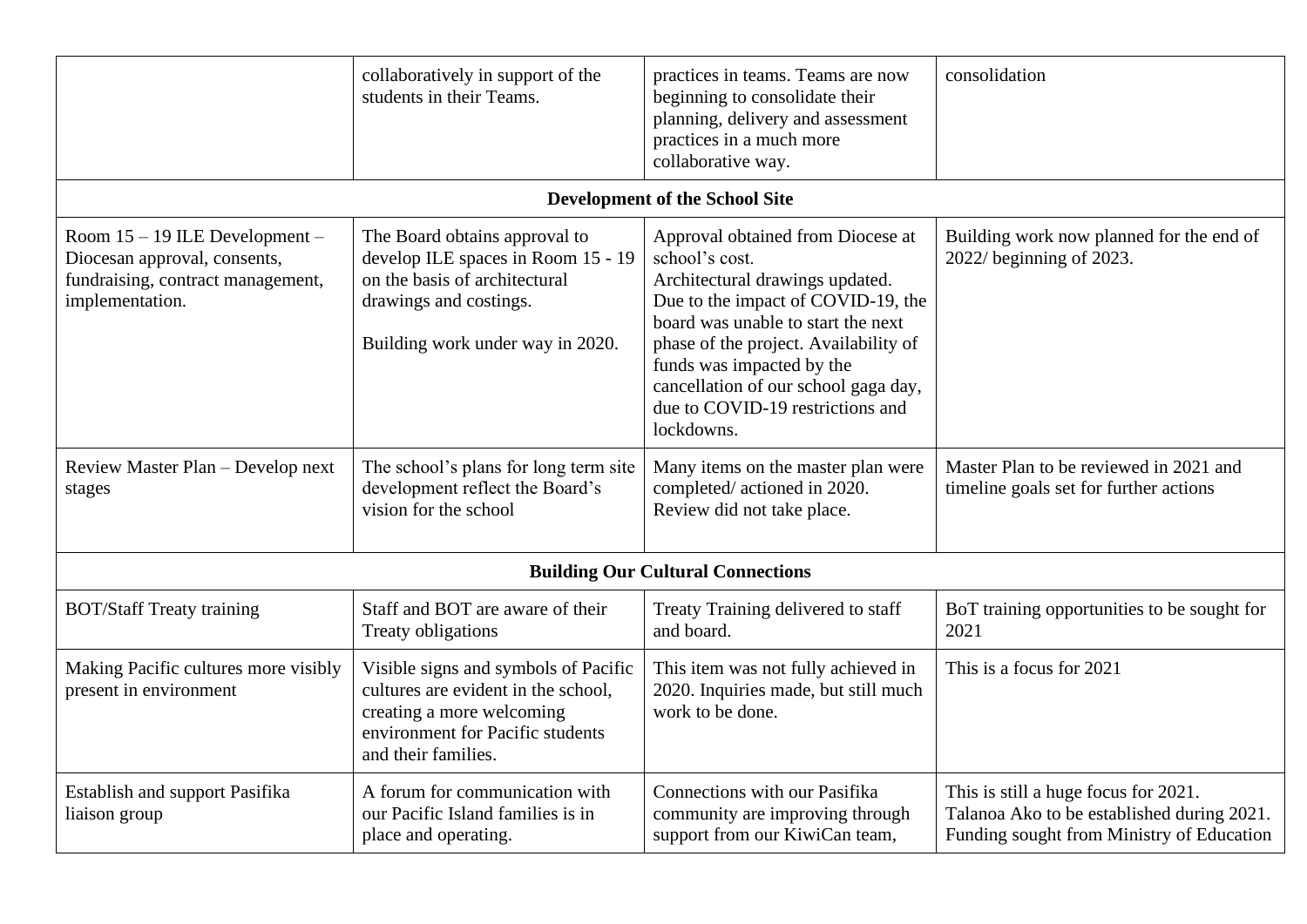|                                                                                                                     |                                                                                                                                   | Kahui Ako and our school parish<br>connections.<br>Inquiries made into Talanoa Ako           | to further achieve these goals.                                                                                        |
|---------------------------------------------------------------------------------------------------------------------|-----------------------------------------------------------------------------------------------------------------------------------|----------------------------------------------------------------------------------------------|------------------------------------------------------------------------------------------------------------------------|
| Allocate one Within Schools<br>Teaching role in support of Pasifika<br>student achievement and family<br>engagement | A staff member is given<br>responsibility for supporting and<br>strengthening engagement with the<br>school's Pasifika community. | Staff member identified and<br>appointed and work has begun                                  | Staff member reappointed for 2021 and<br>working in liaison with Kahui Ako support<br>and KiwiCan team support         |
|                                                                                                                     |                                                                                                                                   | <b>School Self Review</b>                                                                    |                                                                                                                        |
| $CC$ Self-review focus – Dimension 3<br>- Christian Witness                                                         | The school receives feedback on its<br>provision of Christian Witness to<br>students and the community                            | Ongoing                                                                                      | This feedback will be provided after Term 2<br>2021, when the Catholic Character Review<br>is submitted to the Bishop. |
| Consult community on anti-bullying<br>procedure                                                                     | The school's St Mary's Way<br>systems include steps for the<br>identification of and response to<br>bullying                      | Community consulted and Policy<br>has been developed based on<br>feedback from the community | Policy will be monitored and reviewed by<br>the board, along with the staff and<br>leadership team.                    |
| <b>ERO External Education Review</b>                                                                                | The school receives external<br>feedback on the quality of school<br>operations                                                   | ERO review did not take place due<br>to COVID-19 restrictions                                | Internal Review to continue in preparation<br>for possible ERO Review                                                  |
| Policy & Procedure Review<br>See Board Work Plan                                                                    | Regular review of school policies<br>and procedures takes place                                                                   | Board WorkPlan established and<br>Policy Review is well underway and<br>updated              | Policy and Procedure Review to continue<br>via 2021 Board Workplan                                                     |

## **Supporting Data Table - Students AT/ABOVE Curriculum Expectation (CE) - by %**

| Group<br>(no of students) |      | <b>Writing</b><br>Reading |             |      | <b>Mathematics</b> |               |      |               |               |
|---------------------------|------|---------------------------|-------------|------|--------------------|---------------|------|---------------|---------------|
|                           | 2019 | 2020<br>(Mid)             | 2020<br>End | 2019 | 2020<br>(Mid)      | 2020<br>(End) | 2019 | 2020<br>(Mid) | 2020<br>(End) |
| Yr 1 (29)                 | 100% | 100%                      | 100%        | 100% | 100%               | 100%          | 100% | 100%          | 100%          |